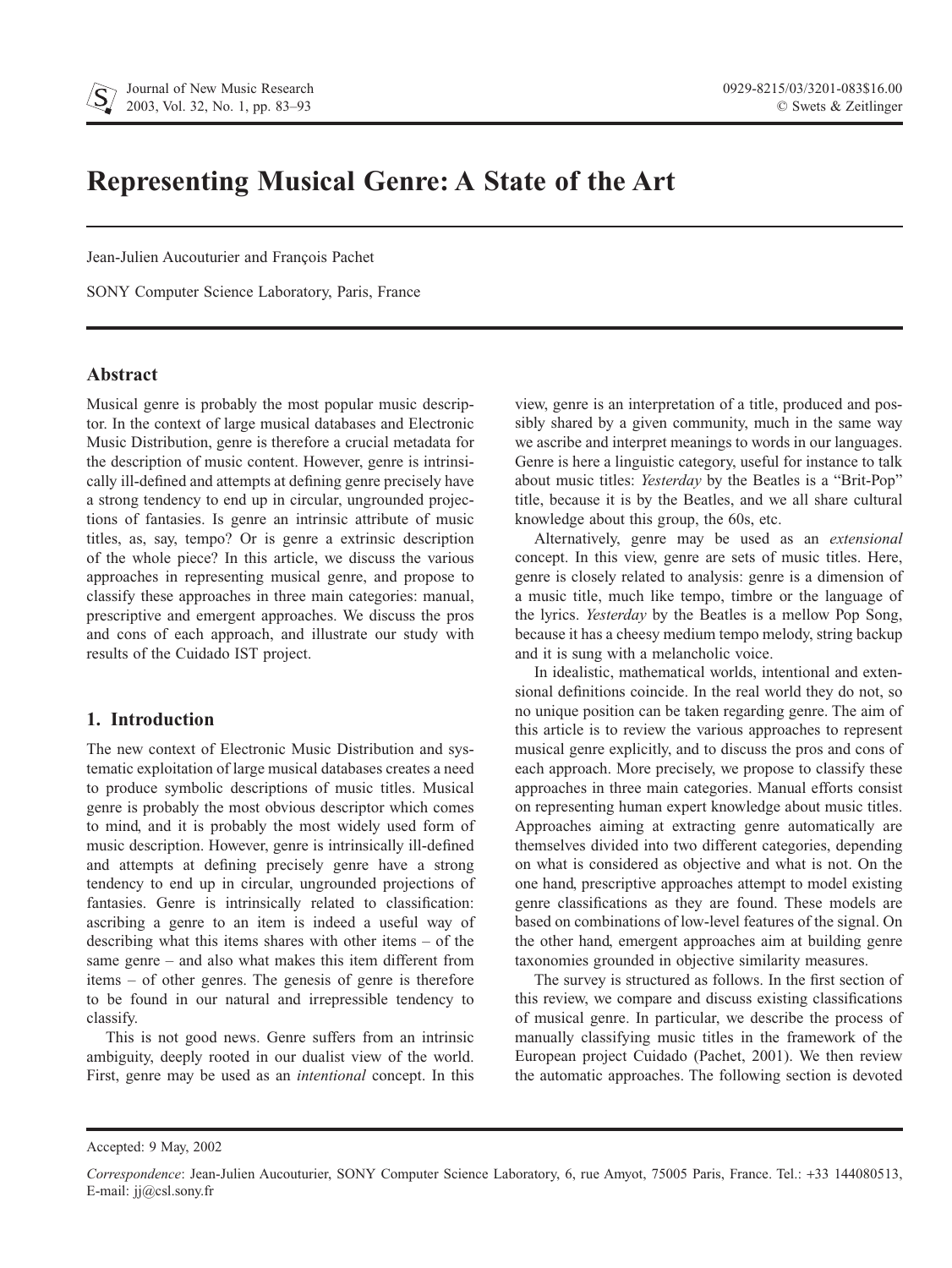to *prescriptive* approaches, based on supervised classification techniques on a space of low-level timbral features, given arbitrary taxonomies. The final section is devoted to approaches in which the classification *emerges* given arbitrary similarity measures. We describe in particular a datamining technique to extract similarity which appears to be well-suited to genre clustering.

# **2. Genre taxonomies and manual classification**

#### **2.1 Analysis of existing genre classifications**

Musical Genre is widely used to classify and describe titles, both by the music industry and the consumers. There are therefore many different genre taxonomies available. The authors have done a thorough study of the existing genre taxonomies used in different official music resources, including:

- Record Company catalogues: Universal, Sony Music, EMI, BMG
- Record shops and megastores: Virgin Megastore, Tower Records, Fnac...
- Music charts: Billboard, Top 50, Cashbox...
- Musical web sites and online record shops: Amazon, All Music, SonicNet, Mzz, Listen, Netbeat...
- Specialized press and books
- Specialized web radios

The complete analysis can be found in Pachet and Cazaly (2000). Here, we summarize the main conclusions.

#### *Taxonomies for albums or for titles?*

Most taxonomies in use today are album-oriented: the music industry, so far, sells albums, and not individual titles. This constraint obviously has an impact on the structure of the taxonomy, since albums often contain titles of many different genres. Moreover, one cannot simply expand album-oriented taxonomies to describe music titles. Album-oriented taxonomies are utterly inappropriate for describing titles, except for large categories (Classical versus Rock for instance). They simply do not describe the same objects.

#### *No consensus*

Pachet and Cazaly (2000) compares 3 Internet genre taxonomies: allmusic.com (531 genres), amazon.com (719 genres) and mp3.com (430 genres). Results show that there is no consensus in the name used in these classifications: only 70 words are common to the three taxonomies. More importantly, there is no shared structure: among these common words, even largely used terms like "Rock" or "Pop" do not have common definitions, i.e., they do not denote the same set of songs. Finally, the location of these taxons (i.e., nodes) in the hierarchy differs from one taxonomy to the other. Semantic interoperability of "natural" genre taxonomies is clearly a dream.

#### *Semantic inconsistency within taxonomies*

Within given taxonomies, it has been shown that taxons do not bear constant, fixed semantics. For instance, a taxonomy such as the one used by Amazon contains taxons denoting period ("60s pop"), topics ("love song"), country ("Japanese music"), language ("French Variety"), dance types ("Waltz"), artist Type ("Crooner")... Classifications often oscillate between these different interpretations (e.g., Jazz/Blues/ Delta/Pre-War).

This semantic confusion leads to many redundancies in the taxonomy, and it is obviously a poor description scheme for automatic systems. It is important to notice that this confusion, however, has apparently no impact on the efficiency of the taxonomy for human users. It is indeed easy to navigate in these taxonomies, and switching semantics at each taxonomic level is natural for most users.

#### *What do labels mean?*

A great deal of information is implicitly contained in taxon labels. For instance, the music style "World Italian" may contain all Italian artists as well as artists that sing in Italian, not necessarily sharing any stylistic similarity (from Opera singer Pavarotti to a metal band from Milan).

This study illustrates that music genre is an ill-defined notion, that is not founded on any *intrinsic* property of the music, but rather depends on cultural *extrinsic* habits (e.g., to a French music lover, singer Charles Aznavour could be classified as "Variety," but in record shops in the UK, it is filed under "World Music").

#### **2.2 Manual genre classification**

However arbitrary, genre classifications are deeply needed. Virtually all EMD projects devote a substantial part of their time in the design of genre taxonomies. For instance, Weare in Dannenberg et al. (2001) describes the manual effort in building a genre taxonomy for Microsoft's MSN Music Search Engine.

These efforts often take gigantic proportions. Weare states that the manual labeling of a "few hundred-thousand songs" for Microsoft MSN required musicologists to be brought as full-time employees and took about 30 man-years. The details of the taxonomy and the design methodology are, however, not available.

In the CUIDADO project, we have initially taken this route and built a rather detailed taxonomy of genre for music titles, described in Pachet and Cazaly (2000). In order to limit the aforementioned lexical and semantic inconsistencies, we chose to consider genre as an independent descriptor, compared to the other descriptors in our metadatabase. The other descriptors contained the most frequent criteria used in music classifications ("country," "instrumentation," "artist type," etc.). Combining genre with these other attributes allowed us to limit the explosion of musical genres: instead of defining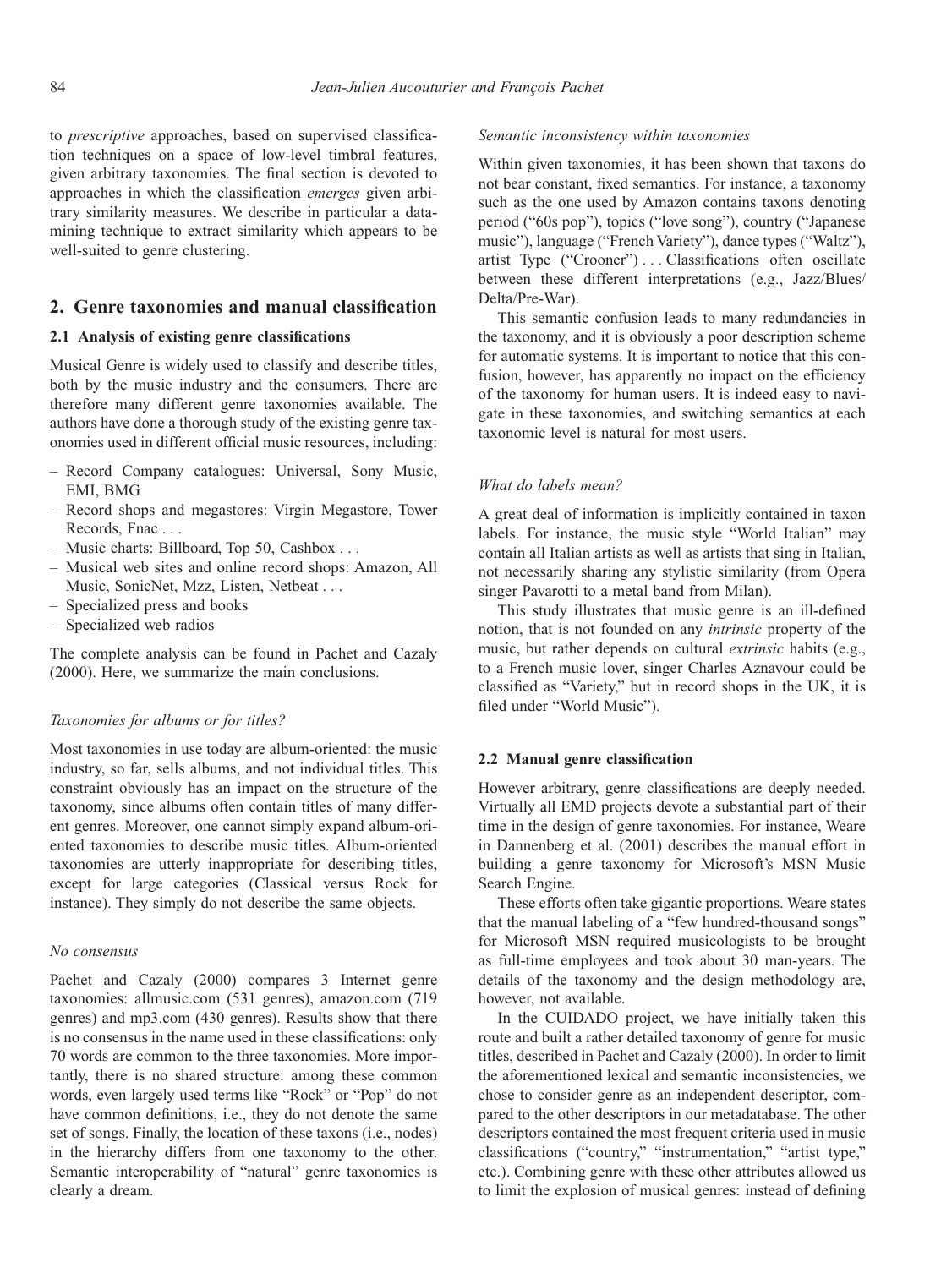"French-Rock," "English-Rock, "Spanish-Rock," we would only define the genre "Rock" and use the "country" attribute.

Additionally our genre taxonomy included similarity relations, either based on:

- inheritance: "Rock/Alternatif/Folk"  $\leftrightarrow$  "Rock/Alternatif/ Ska"
- string-matching: "Rock/Latino"  $\leftrightarrow$  "World/Latino"
- expert knowledge: explicit links across stylistic regions, e.g., "Rhythm&Blues/Tamla Motown"  $\leftrightarrow$  "Soul/Disco/ Philadelphia" because they have the same orchestration (brass and strings).

However, we eventually decided to give up this effort for the following reasons:

- The bottom taxons were very difficult to describe objectively. Only the taxonomy designers would be able to distinguish between slightly different taxons. For instance, the taxons labeled Rock-California would differ from Rock-FM only by the fact that Rock-California titles would contain predominant "acoustic guitar" sounds. Although there are strong arguments to enforce this distinction, it is also clear that these arguments are not easily shareable.
- The taxonomy was very sensitive to music evolution. Music evolution has notable and well-known effects in genre taxonomies. New genres appear frequently (e.g., Trip-Hop, Acid-Jazz, Post-Rock), and these genres are often very difficult to insert in an existing taxonomy, notably because of multiple inheritance issues ("Jazz-Reggae"). Furthermore, music evolution induces phenomenons of genre compression (different genres are merged) and expansion (genres split into subgenres). Precise taxonomies of this kind are not only difficult to build, but also impossible to maintain.

Our experiment is by no means a proof of impossibility, but we have chosen to reduce our ambitions, and focused on developing a much simpler genre taxonomy, aiming at describing artists rather than titles. This choice can be seen as a trade-off between precision (The Beatles have mostly done music with a vocal part, but some of their songs are instrumental, for instance *Revolution 9*) and scalability (there are far fewer artists than songs).

This genre-of-artist attribute is stored in an 12000 artist database, together with other features such as Name ("The Beatles"), Interpretation ("Vocal," "Instrumental"), Language ("English"), Type ("band," "man"), ...

In any case, manual input is clearly not sufficient to describe precisely millions of titles. Manual input is therefore mostly useful as a bootstrap to test research ideas, or as a comparison base to evaluate automatic algorithms.

In the next two sections, we identify and review two approaches to Automatic Musical Genre Classification. The first approach is *prescriptive*, as it tries to classify songs in an arbitrary taxonomy, given a priori. The second approach adopts a reversed point-of-view, in which the classification *emerges* from the songs.

# **3. The prescriptive approach to automatic musical genre classification**

There have been numerous attempts at extracting genre information automatically from the audio signal, using signal processing techniques and machine learning schemes. We review here 8 recent contributions (Tzanetakis & Cook, 2000a; Tzanetakis et al., 2001; Talapur et al., 2000; Pye, 2000; Soltau, 1998; Lambrou & Sandler, 1998; Deshpande et al., 2001; Ermolinskiy et al., 2001) and compare the algorithms used. All of these works make the same assumption that a genre taxonomy is given and should be superimposed on the database of songs (as seen before, such a taxonomy is in fact arbitrary). They all proceed in two steps:

- Frame-based Feature extraction: the music signal is cut into frames, and a feature vector of low-level descriptors of timbre, rhythm, etc. is computed for each frame.
- Machine Learning/Classification: a classification algorithm is then applied on the set of feature vectors to label each frame with its most probable class: its "genre." The class models used in this phase are trained beforehand, in a supervised way.

# **3.1 Feature extraction**

The features used in the first step of automatic, prescriptive genre classification systems can be classified in 3 sets: timbre related, rhythm related and pitch related.

## *Timbre related*

Most of the feature used in genre classification systems describe the spectral distribution of the signal, i.e., a global "timbre." Here "global" means that it encompasses all the sources and instruments in the music, but does not mean that only one timbre value is computed for the whole song to be classified: timbre features are extracted from every frame.

- *FFT coefficients* (used in Tzanetakis and Cook, 2000a; Talapur et al., 2000; Deshpande et al., 2001): For each frame, the feature vector is simply the vector of the 128, 256, etc. FFT coefficients.
- *Cepstrum and Mel Cepstrum Coefficients (MFCC)* (used in Tzanetakis and Cook (2000a); Pye (2000); Soltau (1998); Deshpande et al. (2001)):

The cepstrum is the inverse Fourier transform of the log-spectrum log(*S*).

$$
Cn = \frac{1}{2\pi} \int_{\omega = -\pi}^{\omega = \pi} \log S(\omega) \exp(j\omega n) d\omega
$$

We call mel-cepstrum the cepstrum computed after a nonlinear frequency warping onto a perceptual frequency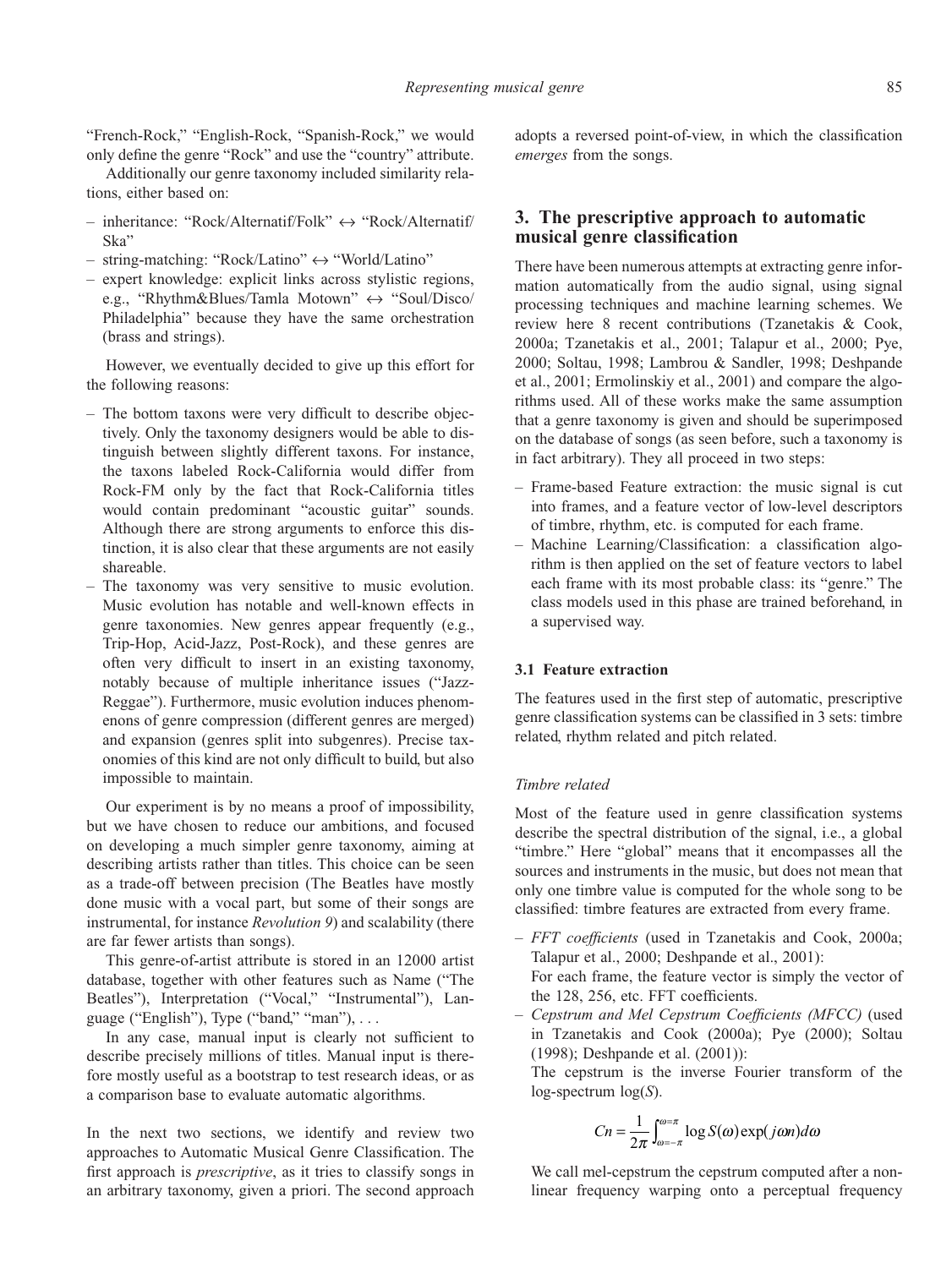scale, the Mel-frequency scale (Rabiner & Juang, 1993). The  $c_n$  are called Mel frequency cepstrum coefficients (MFCC). Cepstrum coefficients provide a low-dimensional, smoothed version of the log spectrum, and thus are a good and compact representation of the spectral shape. They are widely used as feature for speech recognition, and have also proved useful in musical instrument recognition (Eronen & Klapuri, 2000).

– *Linear Prediction (LP)* (used in Tzanetakis and Cook (2000a)): This echoes a classic model for sound production, in which the observed data results from a source signal passing through a linear filter:



Fig. 1. The source-filter model of sound production.

Although it has been designed to model speech production, it is also partially valid for musical instruments: in this case, the source signal is a periodic impulse that includes the pitch information, and the filter  $V(z)$  embodies the effect of the resonating body of the instrument; namely, its timbre.

With Linear Prediction we estimate the coefficients of the filter  $V(z)$ , assuming it is all-pole of order p.

$$
V(z) = \frac{1}{1 + a_1 z^{-1} + a_2 z^{-2} + \dots + a_p z^{-p}}
$$

where *a<sub>i</sub>* are the filter coefficients. They control the position of the poles of the transfer function  $V(z)$ , i.e., the position of the peaks on the power spectral density of the signal. Therefore, like MFCC, LP is a way to encode the spectral envelope of the signal.

– *MPEG filterbank components* (Tzanetakis & Cook, 2000a; Pye, 2000):

To compute the previous features, one usually uses raw audio, such as .wav files. However, the huge majority of music files available for analysis are compressed using the MPEG audio compression standard, thus they have to be first decompressed into wav files. One interesting possibility for speeding computation is to calculate the features directly from the mpg data. This idea has been proposed by Tzanetakis and Cook (2000b), and notably implemented by Pye (2000).



Fig. 2. Comparison of the MPEG compression and the MFCC calculation.

Figure 2 compares the processing involved in the MPEG compression (upper path) and the MFCC computation (bottom path). On the one hand, in MPEG-1 layer 3 compression (known as MP3), the signal is first converted to spectral components via an analysis filterbank (each filter reproduces one of the cochlea's critical bands), and further subdivided in frequency content by applying a 6-point or 18-point modified DCT block transform. Then, each spectral component is quantized and coded with the goal of keeping the quantization noise below the masking threshold, estimated via a psycho-acoustic model. More details can be found in (ISO/IEC). On the other hand, MFCC computation requires the same first two steps: Filtering on a Mel-Frequency scale, and taking a DCT to decorrelate the coefficients. Thus, it seems advantageous not to decompress MPEG into .wav before computing the MFCC, because this amounts to partly re-doing the same process backwards. Instead, it is easy to bypass the frequency analysis by just inverting the bit-allocation algorithm.

– *Spectral Centroid* (Tzanetakis et al., 2001; Lambrou & Sandler, 1998):

The Spectral Centroid is the barycentre point of the spectral distribution within a frame.

$$
SC = \frac{\sum_{k} kS(k)}{\sum_{k} S(k)}
$$

where S is the magnitude spectrum of a frame. This feature gives an indication of the spectral shape, and is classically used in monophonic instrument recognition (see for instance Martin, 1998).

– *Spectral Flux* (Tzanetakis et al., 2001):

This feature measures frame-to-frame spectral difference, i.e., the change in the spectral shape. This is also a classic feature used in monophonic instrument recognition.

$$
SF = \|S_{[e]} - S_{[e-1]}\|
$$

where l is the frame number and S the complete magnitude spectrum of a frame.

– *Zero Crossing Rate* (Tzanetakis et al., 2001; Lambrou & Sandler, 1998):

ZCR is the number of time-domain zero crossings within a frame. It is a measure of the noise behavior of the signal, and a correlate of the pitch.

- *Spectral Roll-Off* (Tzanetakis et al., 2001):
- The Roll-Off point is the frequency below which some percentage (e.g., 85%) of the power of the spectrum resides. This decreases with percussive sounds and attach transients.

$$
SR = L \text{ so that } \sum_{k < L} S(k) = 0.85 \times \sum_{k} S(k)
$$

– *Low order statistics* (Tzanetakis & Cook, 2000a; Lambrou & Sandler, 1998; Talapur et al., 2000; Tzanetakis et al., 2001):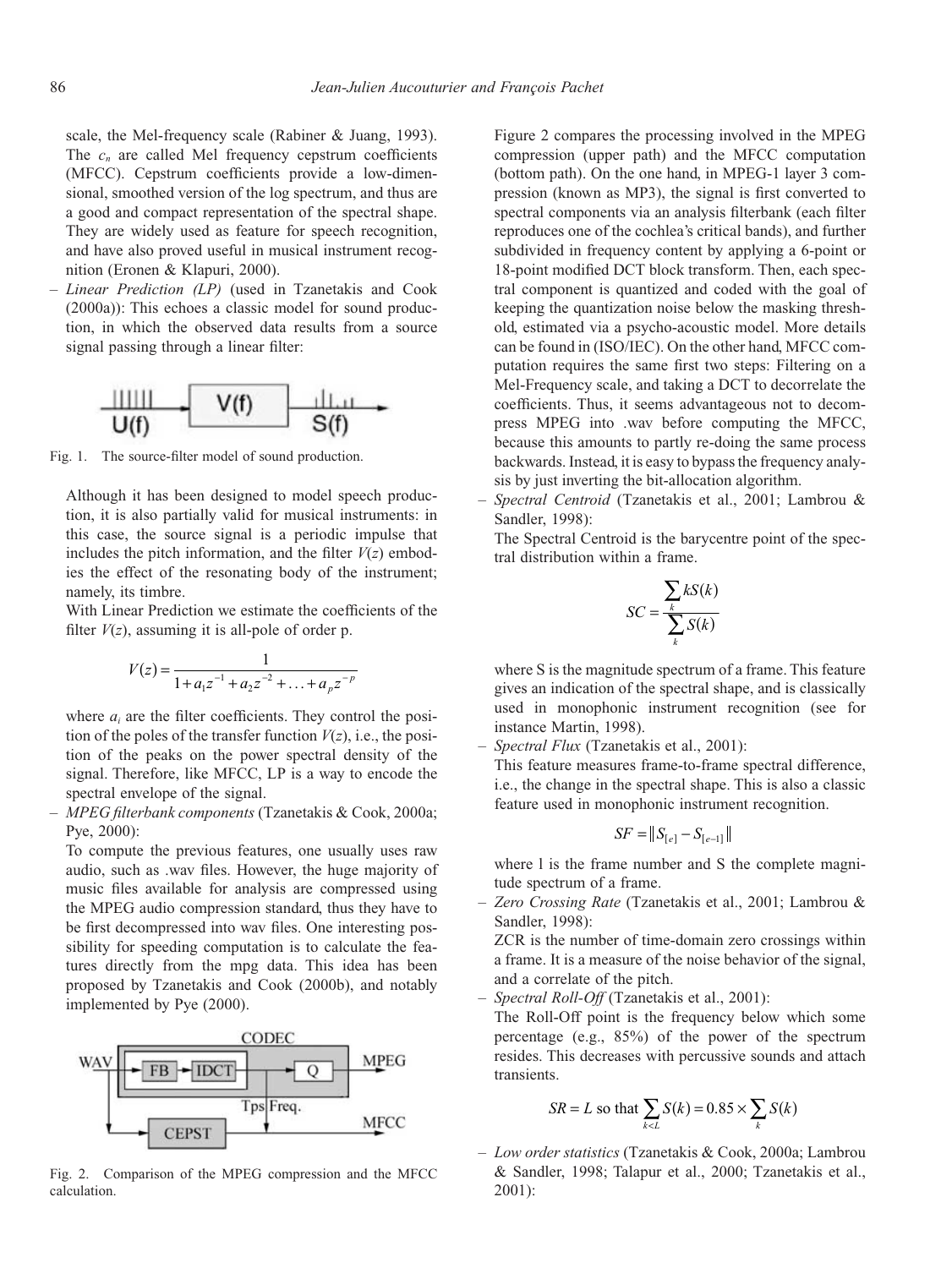Many authors also compute the low order statistics of the previous features, over larger analysis windows: mean (1st order), variance (2nd), skewness (3rd) and kurtosis (4th). Note that mathematically, one can rebuild the spectral distribution from the infinite series of its moments, hence the two representations are theoretically equivalent.

– *Delta-coefficients* (Tzanetakis & Cook, 2000a; Talapur et al., 2000):

In an attempt to take account of the dynamics of the data, it is common practice to append delta coefficients to the feature set, i.e., differenced coefficients that measure the change of coefficients between consecutive frames.

#### *Time and rhythm related*

Some authors suggest that a genre classifier should not just rely on "global timbre" descriptors, but also take rhythm into account. Tzanetakis et al. (2001) uses a "beat histogram" built from the autocorrelation function of the signal: by looking at the weight of the different periodicities in the signal (and the ratios between these weights), one has an idea of the "strongness" and complexity of the beat in the music. This is an interesting feature to discriminate "straight-ahead" rock music from rhythmically complex world music, or classical music where the beat is not so accentuated.

Lambrou and Sandler (1998) computes "second order statistics" (angular second moment, correlation, entropy), which – we assume – similarly account for time structure in the data (although he does not motivate nor explain their use).

Soltau (1998) uses a very specific set of features, computed from the signal by a neural network in an unsupervised way. In a nutshell, it learns a set of abstract musical events from the tune (like elementary "notes," although Soltau's events are abstract, obtained from the hidden layer of a neural network, and represent patterns in the time-frequency representation which may lack any musical meaning or symbolic translation). The input vector for the classifier is a vector of statistical measures on these abstract events: co-occurrence of event i and j, etc. Thus, the system extracts information about the temporal structure of the songs. This coding may not be interpreted by human beings, but it is hopefully helpful for a machine learning algorithm to distinguish between genres.

## *Pitch related*

To our knowledge, there has been only one explicit attempt at building a genre classifier for audio signals based on pitch features. Ermolinskiy et al. (2001) use pitch histograms feature vectors (either computed from audio signals or directly derived from MIDI data). The histograms can be folded into one single octave, which yields a representation comparable to Wakefield's chromogram (Wakefield, 1999) describing the harmonic content of the music, or can be left unfolded, which is useful for determining the pitch range of the piece. In Ermolinskiy et al. (2001) the histograms are compared and some patterns are found which reveal genrespecific information: rock songs typically have a small number of well-pronounced histogram peaks, because "they seldom exhibit a high degree of harmonic variation." On the other hand, jazz songs have more dense histograms, as "most notes between C0 and C5 are played at least once."

However, we have to mention here the many works concerning the related problem of "performance style recognition," i.e., recognizing if a jazz solo is rather like Charlie Parker's or John Coltrane's, or if this piece of piano music is played in a lyrical, pointillist, etc. style (Dannenberg et al., 1997; Chai & Vercoe, 2001). All this works typically deal with symbolic MIDI data, where the pitch information is given.

#### **3.2 Classification**

#### *Supervised learning*

All the Machine-Learning algorithms used in the prescriptive approach are supervised: In a first stage -training-, models of a few musical genres are built with some manually labeled data (i.e., a certain number of music files given with their genre). In a second stage -recognition-, these models are used to classify unlabelled data.

#### *Simple taxonomies, with inconsistencies*

The taxonomy of musical genre used in this supervised approach (i.e., the number of models that are built in the training stage) is always very simple and incomplete, so the resulting approach looks more like a proof of concept than a complete useful labelling system. There are usually very few classes:

- 3 in Tzanetakis and Cook (2000a); Lambrou and Sandler (1998) and Deshpande et al. (2001): "Classical, Modern, & Jazz," and "Rock, Piano & Jazz."
- 4 in Talupur et al. (2000) and Soltau (1998): "Classical, Jazz, Rock & Country," and "Classical, Rock, Pop & Techno."
- 5 in Ermolinskiy et al. (2001): "Electronic, Classical, Jazz, Irish Folk, & Rock."
- 6 in Tzanetakis et al. (2001) and Pye (2000): "Classical, Country, Disco, HipHop, Jazz & Rock" and "Blues, Easy Listening, Classical, Opera, Dance(Techno) & Indie Rock."

Some authors also use a "garbage music" general category to identify music outside the classification, although the results and consequences of this are not discussed.

Note that even with this simplified and incomplete framework, there are many ambiguities and inconsistencies in the chosen taxonomies:

- In "Rock, Piano, Jazz," where should a solo by Bill Evans be classified?
- What is the difference between "Classical" and "Opera"?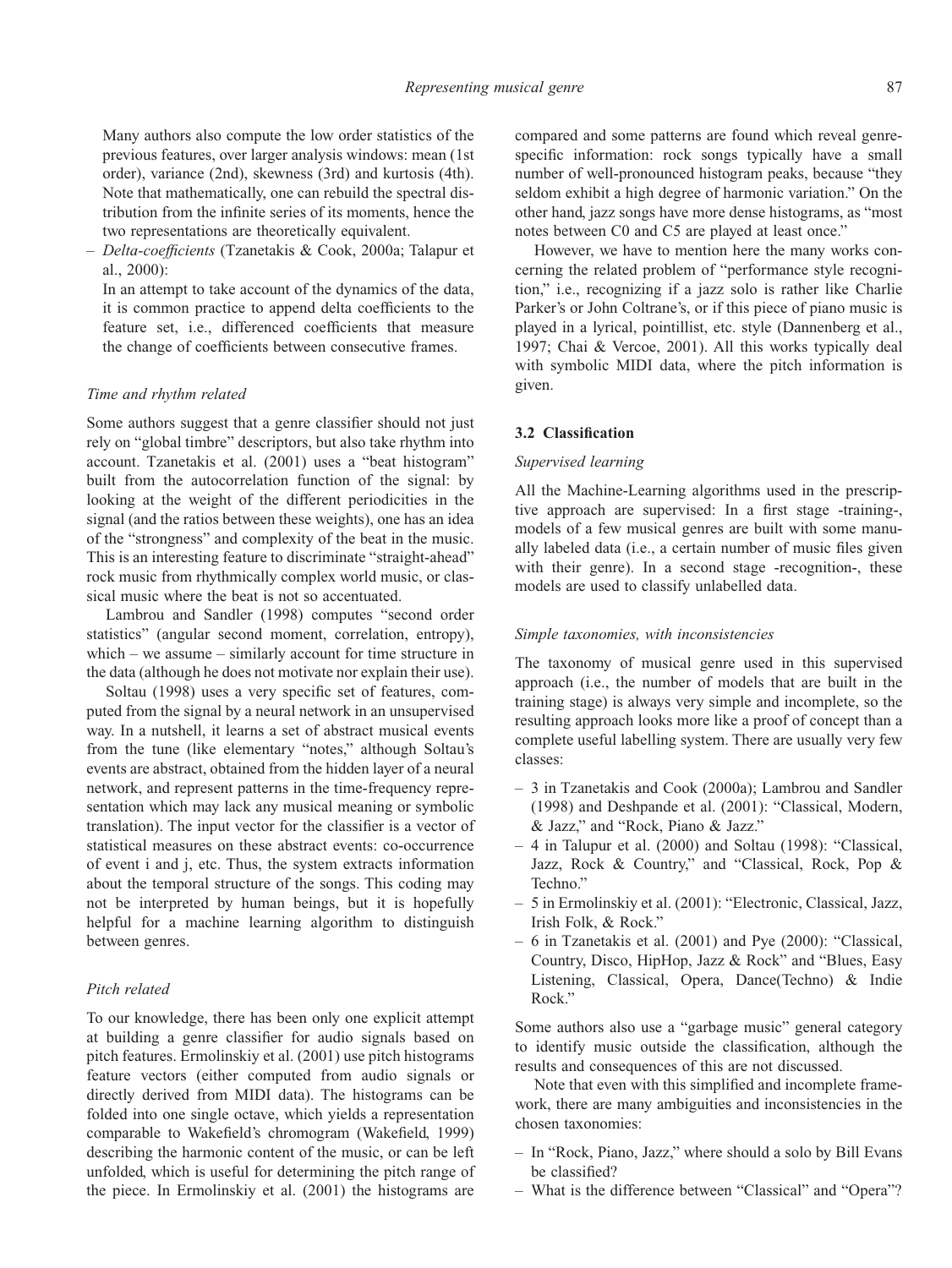- Why classify "Indie Rock" and not "Rock" in the first place?
- What exactly is "Modern" compared to "Jazz"?

This illustrates what was already shown in section 2.1. for the general case of more exhaustive classifications: music genre taxonomies are highly inconsistent and dependent on users. One can question the soundness of building-in such ill-defined classes in an automatic system in the first place.

#### *Static modeling against time-modeling*

To our knowledge, only one system aims at an explicit timemodeling of music genre: Soltau (1998) compares a HMM with cepstral coefficients as input, and his above-stated explicit time features with a static NN classifier. All the other systems compute features on a frame-by-frame basis, and classify each frame separately. The classification scores are then summed over all frames, so that a global score for the whole song can be produced. No relationship between frames of the same song is taken into account in the classifier. This is surprising, especially because time-modeling (notably HMMs) has proved to be a successful framework for the related problem of "style recognition," mentioned above (see notably recent work by Pachet, 2002).

#### *(static) Machine learning algorithms*

There are three types of Machine Learning Algorithms used to classify the songs (or rather each of the feature vectors, as stated above):

– *Gaussian and Gaussian Mixture Models*, used in Tzanetakis and Cook (2000a); Tzanetakis et al. (2001); Pye (2000):

This is used to estimate explicitly the probability density of each genre class over the feature space. The probability density is expressed as the weighted sum of simpler Gaussian densities, called components or states of the mixture. An equivalent definition is hierarchical sampling: to sample from the density, first draw a state at random (using a distribution over states) and then sample from that component. Most of the time, the estimation of the Gaussian parameters (mean and covariance) is done by Expectation-Maximization (EM) (Bishop, 1995).

– *Linear or non-linear classifier*, used in Talupur et al. (2000); Soltau (1998):

This is often implemented by a feed-forward neural network, which learns a mapping between the high dimensional space of the feature vectors onto the different classes. The data may be first subjected to a nonlinear transformation before feeding it to a linear classifier. The new features are like basis functions in basis function regression, and the classifier is essentially thresholding the basis function regression (see for instance Bishop (1995)).

– *Vector Quantization*, used in Talupur et al. (2000); Pye (2000); Deshpande et al. (2001):

Training a vector Quantizer is a way to find a good set of reference vectors (a code book), which can quantify the whole feature set with little distortion. Talupur et al. (2000) use a Kohonen Self-Organizing Map that both learns codevectors, and classifies the test data (with a nearest neighbor algorithm). Pye (2000) uses a tree-based vector quantizer, where a tree forms histogram templates for each genre, which are matched to the histograms of the test data.

#### *Classification results and evaluation*

An exhaustive comparison of these approaches is unfortunately impossible to perform since the authors choose different target taxonomies, different training sets, and, implicitly, different definition of "genre." However, we summarize here the most interesting results and remarks about these works.

- 48% of successful classification in Ermolinskiy et al. (2001) using 100 songs for each class in the training phase. This result has to be taken with care since the system uses only pitch information.
- Tzanetakis et al. (2001) achieves a rather disappointing 57%, but also reports 75% in Tzanetakis and Cook (2000a) using 50 songs per class.
- 90% in Lambrou and Sandler (1998) and 75% in Deshpande et al. (2001) on a very small training and test set, which may not be representative.
- Pye (2000) reports 90% on a total set of 175 songs.
- Soltau (1998) reports 80% with HMM, 86% with NN, with a database of 360 songs.

Some authors study genre specific errors (in Talupur et al. (2000): Classical =  $95\%$  success, Jazz =  $85\%$ , Rock =  $80\%$ , Country  $= 70\%$ ), and confusion matrices between genre (in Soltau (1998): 27.3% of "pop" is mistaken for "rock"). A common remark is that "classical music" and "techno" is easy to classify, while "rock," "country" and "pop" are not. A possible explanation for this is that the global frequency distribution of classical music is very different from techno (notably, the latter has strong bass frequencies), whereas many pop and rock songs use the same instrumentation. This suggests that timbre is not necessarily a good criterion to re-build an arbitrary genre taxonomy. This argument will be developed in section 3.3.

## *Perceptual study*

Soltau (1998) has an interesting argument on the similarity of pop and rock genre: he has led a Turing Test on a group of 37 subjects, exposed to the same samples used for the machine learning test set: human confusions in the experiment are similar to confusions of the automatic system (complete results of this study are in Soltau's Diplomearbeit, only available in German). Note that similar conclusions are drawn by Pachet and Cazaly (2000): genre taxonomies are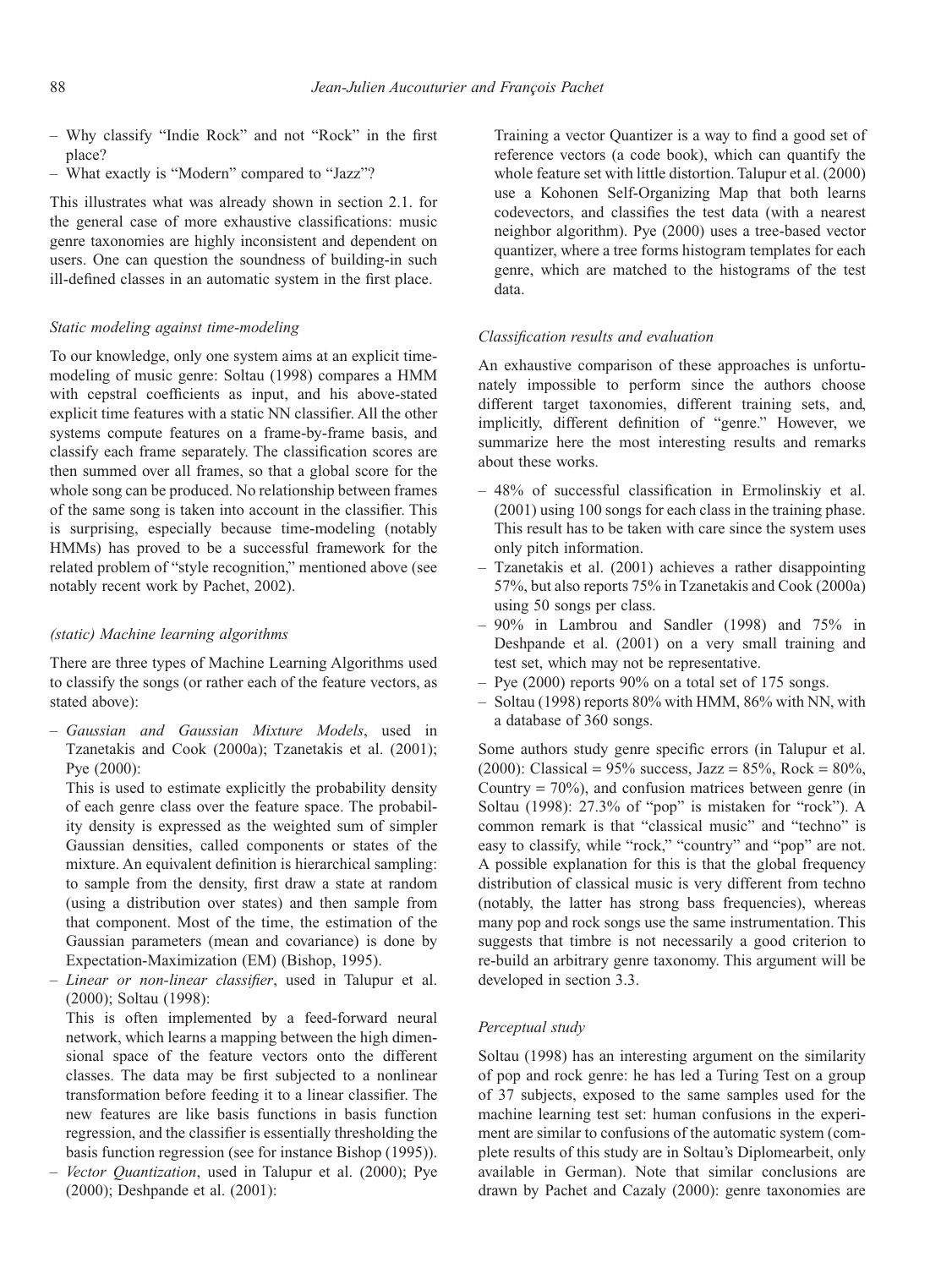highly non-consistent, and there is no general consensus on genre, especially for this pop/rock distinction.

## *Different genres have different and non-overlapping classification criteria*

Talupur et al. (2000) lead an interesting "sensitivity analysis": which part of their 128-long input vectors (reminder: FFT coeff) contribute max in prediction? Notably, for Jazz, the learning is much better when a subset of the 64 elements is used (from 85% success to 91% when using only the second half of the input vectors). They conclude that the most important part of the spectrum for genre classification is the second quarter (although not specifying the frequency range more precisely), and then "hardest to learn" is the last quarter (high frequencies). More important is that this suggests that a unique set of features describing timbre is not optimal to classify different genres: jazz is very well classified when looking only at high frequencies, while techno needs looking only at bass frequencies (and gets very confused with rock, say, if high frequencies are included in the feature set).

## **3.3 Comments and suggestions**

In a nutshell, most systems rely on the extraction of low-level descriptors of "global" timbre, and frame-by-frame classification of these features into a built-in taxonomy of genre (the taxonomy is built-in in the sense that a model first has to be trained for each genre we want to classify). This approach leads to 3 main problems.

#### *Genre dependent features*

As suggested in (Talupur et al., 2000) a unique set of features is not optimal to classify different genres: different genres have different classification criteria. For instance, "HipHop" would use bass frequency, drum track or voice timbre, while "Classical" would use medium frequencies (violin timbre, etc.). Moreover, the criteria are nonoverlapping, since maybe "HipHop" and "Rock" are similar when looking at a certain frequency range, which is detrimental to a good classification.

This is a problem since:

- Feature selection is still a hard issue to be done automatically.
- Defining the best feature set is obviously data dependent: adding new titles in the database or new genre classes to the classifier will modify the optimal feature set, and moreover there is no guarantee that a given training set of sound samples is representative enough of the whole space in order to select the right feature set.

# *Taxonomic problems*

Apart from the inconsistency inherent to any genre taxonomy, taxonomic issues include:

- *Need for hierarchical classification*: Weare in Dannenberg et al. (2001) suggests that an ideal system should only allow "graceful errors": "*if the [genre] is wrong, it is not so bad if an* '*East Coast Rap*' *song is classified as* '*Southern Rap*' *song, but if that song is mistakenly classified as* '*Baroque*' *[then] the error is quite painful."* In other words, misclassification should occur between sub-genres of the same category ("Rap"). This suggests an incremental hierarchical classification (first classify into genres, then into subgenres, etc.), which cannot be done easily with low-level features. This would be easier with highlevel features used in a kind of event-scenario: "is there guitar?", "is the drum-track using a lot of high-hat?"... But this is only wishful thinking, as the automatic extraction of such high-level features in polyphonic recordings is still not state-of-art.
- *Growth*: Tzanetakis et al. (2001) state the need to expand the genre hierarchy used in automatic systems both in width (new genres) and depth (new sub-genres). This also is problematic with the usual approach: for each new class (genre or sub-genre) that is added into the taxonomy, we have to create a new model with a new training stage (and maybe a new adapted feature set in the scope of automatic feature selection, which would require re-training all models of all genres. . . .). An ideal system would be more evolutive, thus allowing the user to define her own genres, and to add newly emerging musical genres (e.g., the newly advertised genre of "electronic pop"). Also a problem is the size and precision of the ideal taxonomy: Currently, there exist over a thousand musical genre categories in the MSN Music Search Engine (Dannenberg et al., 2001). If current results already have difficulties to classify "Rock" and "Pop", we hardly see how it can succeed in discriminating finer subgenres of the same categories ("Indie Rock", "Surf Rock" . . .).

#### *Genre is being classified with intrinsic attributes*

The systematic use of low-level features comes from a general faith in what's called "musical surface." A widely quoted study by Perrot and Gjerdigen (1999) (quoted in Tzanetakis et al. (2001) and Scheirer (2000)) shows that human can accurately predict whether they like a musical piece or not based on only 250 milliseconds of audio (while scanning the radio, for instance). This would suggest that humans can judge genre by using only an immediately accessible "surface" (a kind of timbre + texture + instrumentation + . . . ?) and without constructing any higher level theoretical description (such as "is there guitar?", "is the tempo fast or slow?" . . .). Moreover, automatic approaches from the signal assume that genre can be extracted from intrinsic attributes of the audio signal, which seems contradictory with the fact that in many cases genre is an extrinsic, emerging property.

Indeed, given an arbitrary genre taxonomy, there are very many counter-examples that one can find where pieces of two different genres have very similar "timbre":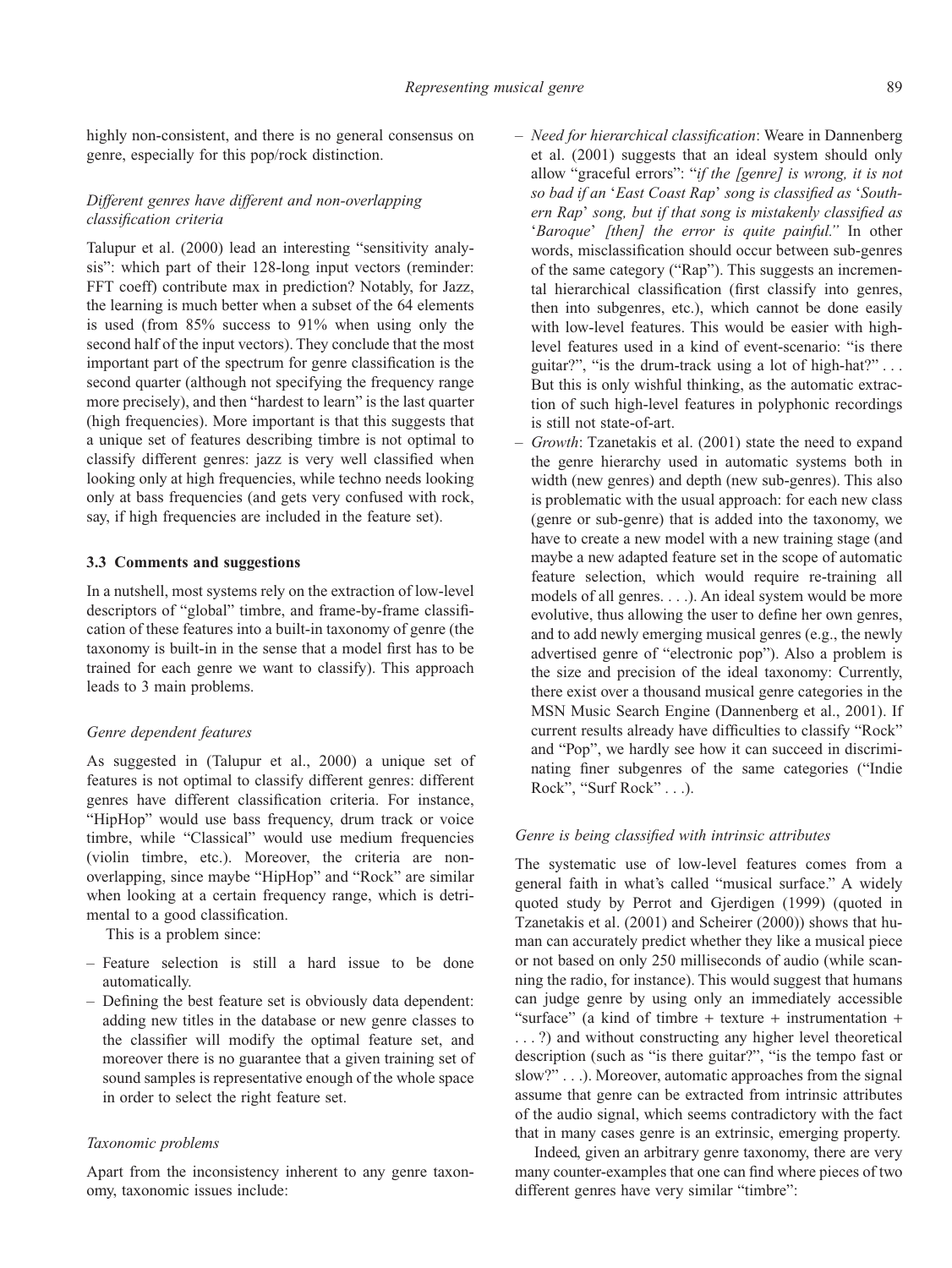Table 1. Average number of closest songs with the same genre as the query.

| Number of Timbre Neighbors | Average number of songs<br>in the same genre |
|----------------------------|----------------------------------------------|
| Closest 1                  | 0.43                                         |
| Closest 5                  | 1.43                                         |
| Closest 10                 | 2.56                                         |
| Closest 20                 | 4.61                                         |
| Closest 100                | 18.09                                        |

Table 2. Measures of the overlap between different genres.

| Average distance between titles                     | 27.15    |
|-----------------------------------------------------|----------|
| Average distance between titles of the same genre   | 26.91    |
| Average distance between titles of different genres | 27.17    |
| Overlap on same genre                               | 57.1%    |
| Overlap on different genre                          | $27.1\%$ |
| Precision                                           | $14.1\%$ |
| Recall                                              | $61.2\%$ |
|                                                     |          |

- a Schumann sonata ("Classical") and a Bill Evans piece ("Jazz")
- a Prokoviev Symphony ("Classical") and an orchestral rendering of Gershwin's Porgy and Bess ("Jazz"), ...

Similarly, there are many examples of pieces of the same genre that have very different timbre:

- two songs by The Beatles : "*Helter Skelter*" (heavy overloaded guitars), and "*Lucy in the Sky*" (strange harpsichord-like)
- two jazz pieces: "*A Love Supreme*" by John Coltrane, and "*My Funny Valentine*" sung by Chet Baker,...

We have led a quantitative study of the correlation between timbre similarity and genre, using the 20000 music titles Cuidado database. As described in section 2.2., each title in the database has been manually labeled in the Cuidado genre taxonomy. Timbral similarity between titles is estimated using MFCC and Gaussian Mixture Models, as described in Aucouturier (2002). This technique, used for classification by Pye (2000), was adopted because it yields the best classification results among all the algorithms reviewed earlier (3.2.5.). For each title in the database, we compute its "timbral distance" to all the other titles, and compare these distances to the genre of the titles (only the root level of the Cuidado genre taxonomy is used, i.e., 18 genre families: Ambiance, Blues, Classical, Country, Electronica, Folk, Hard, Hip Hop, Jazz, New Age, Pop, Reggae, Rhythm&Blues, Rock, Rock&Roll, Soul, Variety, World).

Results can be seen in Table 1 and Table 2. Both tables show that for a given taxonomy, there is a very poor correlation between genre and timbre. In an Information Retrieval point of view, the precision of a query on genre based on timbral distance is very low (15%). In Table 2, "Overlap on Same Genre" is the ratio

$$
\frac{N_{\textit{diff} < \textit{same}}}{N_{\textit{diff}}}
$$

where  $N_{diff}$  is the total number of songs with a different genre as the query's, and  $N_{diff\ll mme}$  is the number of songs in  $N_{diff}$ whose timbral distance to the query is smaller than the mean distance to songs of the same genre. Similarly, "Overlap on Different Genre" describes the proportion of songs which have the same genre as the query, but whose distance to the query is larger than the mean distance to songs of the different genre. Both values are high, which suggests that prescriptive classification schemes based on timbre are intrinsically limited, and cannot scale in both in the number of music titles, and in the number of genre classes.

# **4. Emerging genre classifications from similarity relations**

The second approach to automatic genre classification is exactly opposite to the *prescriptive* approach just reviewed. Instead of assuming that a genre taxonomy is given a priori, it tries to emerge a classification from the database, by clustering songs according to a given measure of similarity. While the prescriptive approach adopts the framework of supervised learning, this second point-of-view is unsupervised. Another important difference is that in the first approach, genre classifications are considered as natural and objective (we have seen problems about this in section 2.1.), whereas in this approach it is similarity relations which are considered as objective.

#### **4.1 Measures of similarity**

- *Intrinsic attributes from the signal*: The same features that were described in section 3.1. can be used to assess similarity between individual titles. This was notably done by the authors in the study described in section 3.3. Similar distance functions are used for instance in the "Muscle Fish" technology (Wold & Blum, 1996), or by Foote (1997). However, these works about audio similarity are on the edge of genre classification, and have never been applied to genre in an explicit manner. Therefore, they are not to be reviewed here. Besides, we have already made arguments that intrinsic signal attributes are not always correlated with what is usually described as genre.
- *Cultural similarity from text documents*: In the rest of this review, we describe a music similarity measure based on data-mining techniques that appear to be well suited to genre clustering. These techniques are able to extract similarities that are not possible to extract from the audio signal.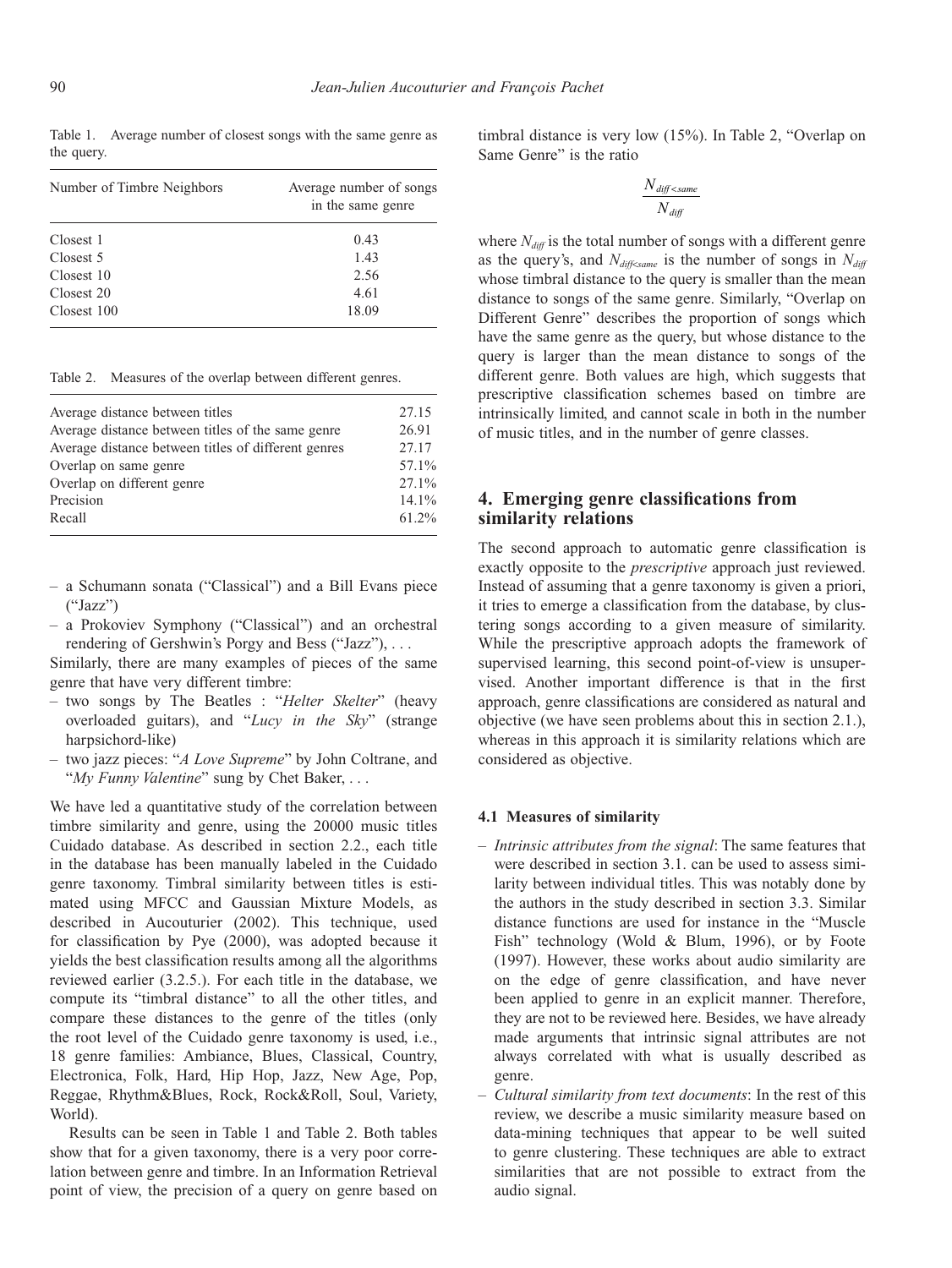#### **4.2 Collaborative filtering**

Collaborative Filtering (CF) (Shardanand & Maes, 1995) is based on the idea that there are patterns in tastes: tastes are not distributed uniformly. These patterns can be exploited very simply by managing a profile for each user connected to the service. The profile is typically a set of associations of items to grades. In the recommendation phase, the system looks for all the agents having a similar profile than the user's. It then looks for items liked by these similar agents which are not known by the user, and finally recommends these items to him/her.

Experimental results show that the recommendations, at least for simple profiles, are of good quality, once a sufficient amount of initial ratings is given by the user (Shardanand & Maes, 1995). However, there are limitations to this approach, which appear by studying quantitative simulations of CF systems (Epstein, 1996). The first one is the inclination to "cluster formation," which is induced by the very dynamics of the system. CF systems produce interesting recommendations for naive profiles, but get stuck when the profiles get bigger: eclectic profiles are disadvantaged.

Another problem, shown experimentally, is that the dynamics favors the creation of hits, i.e., items which are liked by a huge fraction of the population. If hits are not a bad thing in themselves, they nevertheless limit the possibility of other items to "survive" in a world dominated by weight sums.

CF has been used with some success in the field of music selection (Pestoni et al., 2001; French & Hauver, 2001). However, it has a number of issues for EMD systems: as put in Pye (2000), it *"require[s] considerable data and [is] only applicable [for new titles] some time after [their] release."* Also a problem is that it is difficult to guarantee that the extracted taste/buying patterns are linked to a genre similarity. Finally, cluster formation and uneven distribution of chances for items (e.g., hits) are important drawbacks of the approach, both from the user viewpoint (clusters from which it is difficult to escape), and the content provider viewpoint (no systematic exploitation of the catalogue).

#### **4.3 Co-occurrence analysis**

We have introduced co-occurrence techniques to automatically extract musical similarity between titles or between artists (Pachet et al., 2001). The technique yields a distance matrix for arbitrary sets of items. It was applied to two different music sources, and experiments were conducted on various title and artist databases.

#### *Sources*

We have investigated two possible sources: radio programs, and databases of compilation CDs.

– *Radio programs*: The rationale behind analyzing radio programs is that usually, at least for certain radio stations, the

choice of the titles played and the choice of their sequence is not arbitrary. The radio programmer has, in general, a vast knowledge of the music he or she plays on air, and this knowledge is precisely what gives the program its characteristic touch. For instance, some radio stations specialize in back catalogues of the sixties (in France e.g., Radio Nostalgie and Europe 2), others in non-contemporary classical music (Radio Classique), and yet others have more diverse catalogues (such as FIP/Radio France). In all cases, however, the titles and their sequencing are carefully selected in order to avoid breaking the identity of the program. It is this very knowledge (choice of titles and choice of sequencing) that we wish to utilize by data mining. Several thousands radio stations exist in the occidental world, and many of them make their programs available on the web, or through various central organizations, such as Broadcast Data Systems. For our experiments we have chosen a French radio station that has the advantage of not being specialized in a particular music genre: Fip (Radio France).

– *Track Listing Databases*: Another important source of information is actual CD albums, and in particular, samplers (compilations). Compilations, either official ones produced by labels, or those made by individuals, often carry some overall consistency. For instance, titles on compilations such as "Best of Italian Love Songs," "French Baroque Music," or "Hits of 1984" have explicit similarities of various sorts (here, social impact, genre, and period). Our main hypothesis is that if two titles co-occur in different compilations, this reinforces the evidence of some form of similarity between them.

#### *Co-occurrence techniques*

Co-occurrence analysis consists in building a matrix with all titles in row and in column. The value at (i, j) corresponds to the number of times that titles i and j appeared together, either on the same sampler, on the same web page, or as neighbors in a given radio program.

To define an actual distance function, we need to take into account several important factors. First, two titles may never co-occur directly, but they may each co-occur with a third title. The distance function should take such indirect cooccurrence into account. Second, because we want to assess both the soundness (all found similarities are "good") and completeness (all "good" similarities are found) of the extracted similarities, we need to restrict the validation to a close corpus of titles that can then be used for comparisons with human similarity judgments.

Given a corpus of titles  $S = (T_1, \ldots, T_N)$ , we compute the co-occurrence between all pairs of titles  $T_i$  and  $T_j$ . The co-occurrence of  $T_i$  with itself is simply the number of occurrences of  $T_i$  in the considered corpus. Each title is thus represented as a vector, with the components of the vector being the co-occurrence counts with the other titles.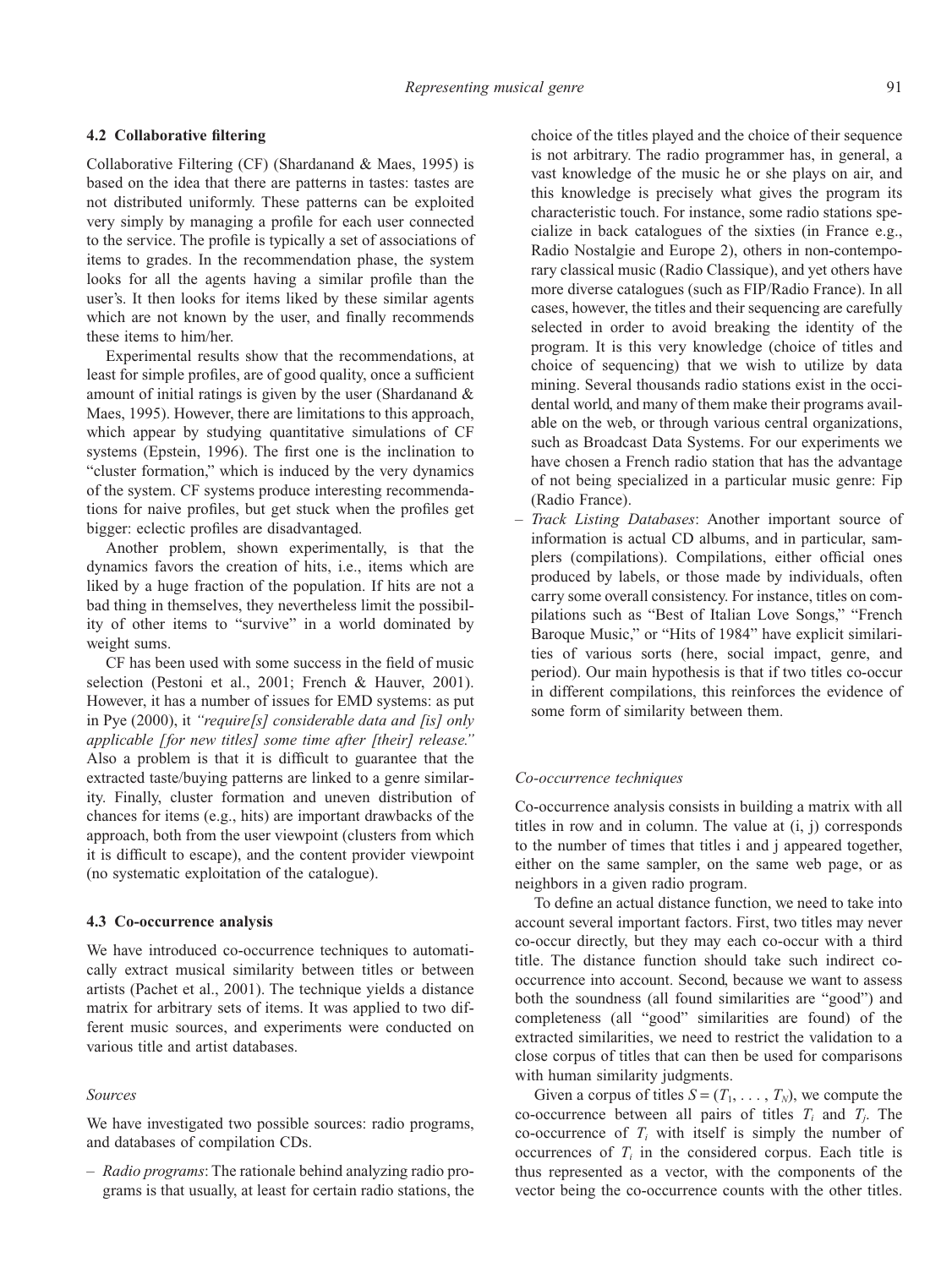Components of each vector are normalized to eliminate frequency effects of the titles.

## *Results*

These experiments show that the technique is indeed able to extract similarities between items. We have determined that 70% of the clusters constructed from such data mining distances translate interesting similarities. Specific music genres are quite well distinguished: for instance in our experiments, two jazz guitar titles (Wes Montgomery – Midnight Mood, and Jim Hall – Body and Soul) are clustered together. A complete description of the results so far can be found in Pachet et al. (2001).

#### *Issues*

- *The clusters are not labeled*: Characterizing the nature of the extracted similarities is not easy. Besides common artist similarities, two main kinds of similarity relations for CDDB were identified: thematic/genre similarity, and similarity of period (coming probably from the abundance of "best of the year" samplers). For the radio (FIP), the similarity relations are quite different. Current experiments on a database of 5000 titles show that artist consistency is not enforced as systematically as in the other data sources. Moreover, the similarities are more metaphorical, and in some sense less obvious, therefore often more interesting. They can be of various kinds:
	- covers, e.g., "*Lady Madonna*" by the Baroque Ensemble is close to "*Ticket to Ride*" by the Beatles,
	- instrument/orchestration, e.g., *Eleanor Rigby* and a Haydn quartet,
	- based on title names or actual meaning of the lyrics, e.g., "*Kiss –* Prince" close to "Le *Baiser* – Alain Souchon." Therefore, it is often not clear whether the extracted similarity is an indication of genre, or rather timbre, semantics... One possible cure for this is to select sources that are likely to be genre specific (e.g., the "Best of Italian Love Songs" sampler, or playlists from a jazz radio, etc.).
- *Works only for titles appearing in the sources*: One obvious drawback is that this technique only works for titles appearing in the analyzed sources. This is a problem in the context of an EMD system: similarities can only be computed for a subset of the titles – or rather part of the possible duplets  $(T_i, T_j)$  of titles – in a database or a catalogue. This suggests that this technique should be used in conjunction with the other sources of similarities described in this article.

# **5. Conclusion**

We have described three approaches for extracting musical genre.

- A manual classification of titles can be useful for bootstrapping and evaluating automatic systems, but it is not realistic for large databases, and does not easily scale-up. We have chosen to classify artists, which gives a good trade-off between precision and scalability. In any case, analysis of existing genre taxonomies show that genre is an ill-defined notion.
- We have reviewed signal techniques, and shown that they mostly rely on supervised classification techniques on a space of low-level timbral features. Success is limited to small taxonomies (distinction between 1–5 families), and very distinct genres (classical music and techno). This prescriptive approach is limited by the inconsistencies of the built-in taxonomy, and the assumption that genre can be assessed from intrinsic signal attributes. We have shown that for a given genre taxonomy, correlation between genre classes and timbre similarity can be very poor.
- Data mining techniques such as co-occurrence analysis are able to extract high-level similarities between titles and artists, and are therefore well-suited to the unsupervised clustering of songs into meaningful genre-like categories. These techniques suffer from technical problems, such as the labeling of clusters, but these issues are currently under study and better schemes should be devised soon.

The approaches presented here differ in the techniques used, but more importantly in the implicit conception of genre they are based on. Prescriptive approaches consider genre as an object of study, while emerging approaches attempt to construct operational definitions of genre.

## **Acknowledgement**

This work has been founded by the European IST project CUIDADO (Content-based Unified Interfaces and Descriptors for Audio/music Databases available On-line).

## **References**

- Aucouturier, J.-J., & Pachet, F. (2002). Music Similarity Measures: What's the Use? In *Proceedings of the 3rd International Symposium on Music Information Retrieval (ISMIR) 2002*.
- Bishop, C.M. (1995). *Neural Networks for Pattern Recognition*. Oxford University Press.
- Chai, W., & Vercoe, B. (2001). Folk Music Classification Using Hidden Markov Models. In *Proceedings of the International Conference on Artificial Intelligence, 2001*.
- Dannenberg, R. et al. (2001). Panel: New Directions in music information retrieval. In *Proceedings of the 2001 International Computer Music Conference*.
- Dannenberg, R.B., Thom, B., & Watson, D. (1997). A Machine Learning Approach to Musical Style Recognition. In: *Proceedings of the 1997 International Computer Music Conference*.